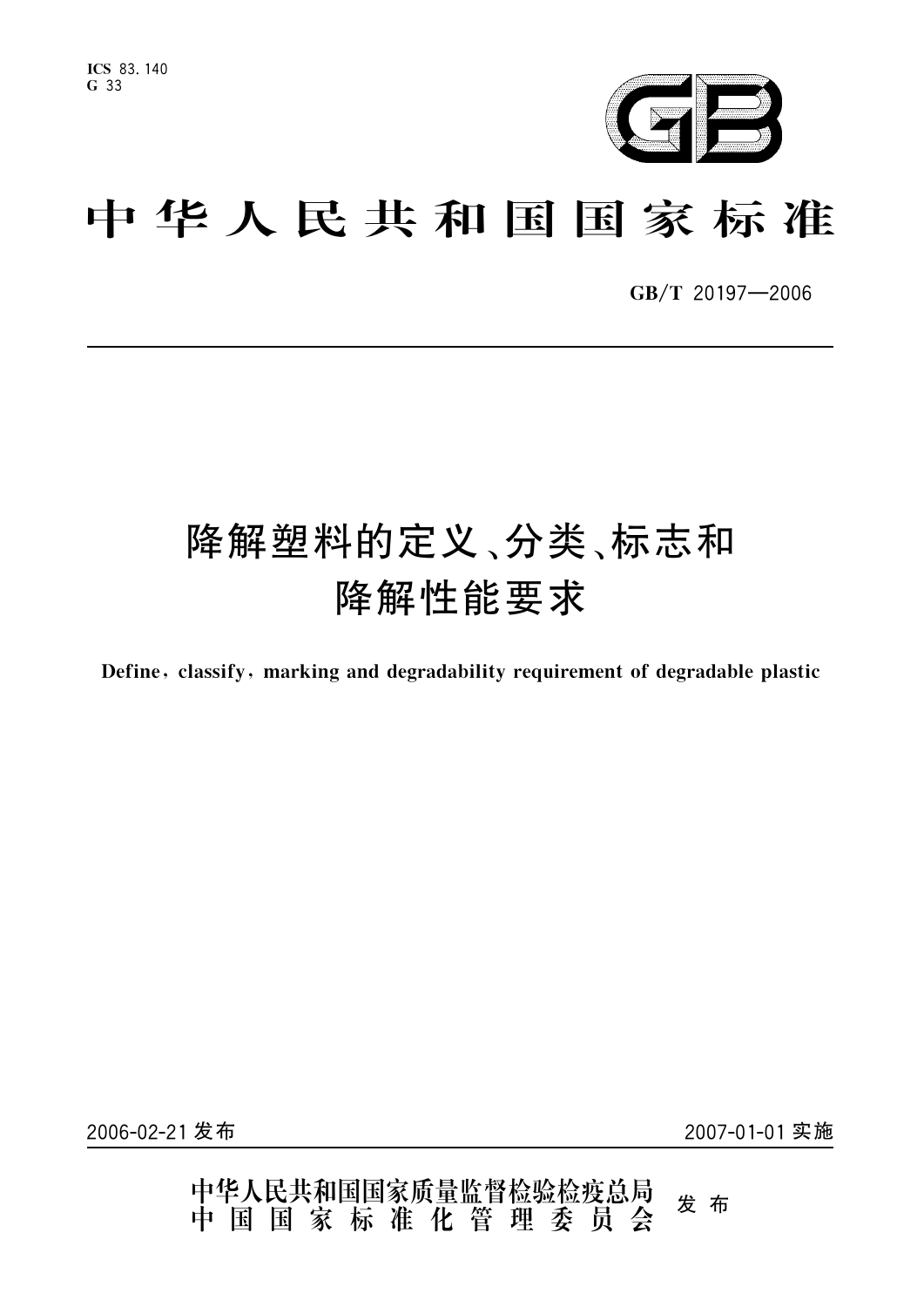# 前 言

本标准由全国塑料制品标准化技术委员会归口。

本标准由轻工业塑料加工应用研究所负责起草,武汉华丽环保科技有限公司、深圳市中京科林环保 塑料技术有限公司、内蒙古蒙西高新技术集团有限责任公司、宁波天安生物材料有限公司、绿维新材料 (深圳)有限公司、天津思态利降解塑料有限公司、深圳市禾田一环保科技有限公司、福建百事达生物材 料有限公司、福建泛亚科技发展有限公司、国家塑料制品质量监督检验中心(北京)、四川大学参加起草。

本标准主要起草人:翁云宣、孔力、王世和、陈学军、张先炳、毛国玉、苗蕾、丁少忠、贾伟生、叶新建、 刘彩霞、侯勇、王玉忠、杨惠娣、李字义、陈明兴。

本标准为首次发布。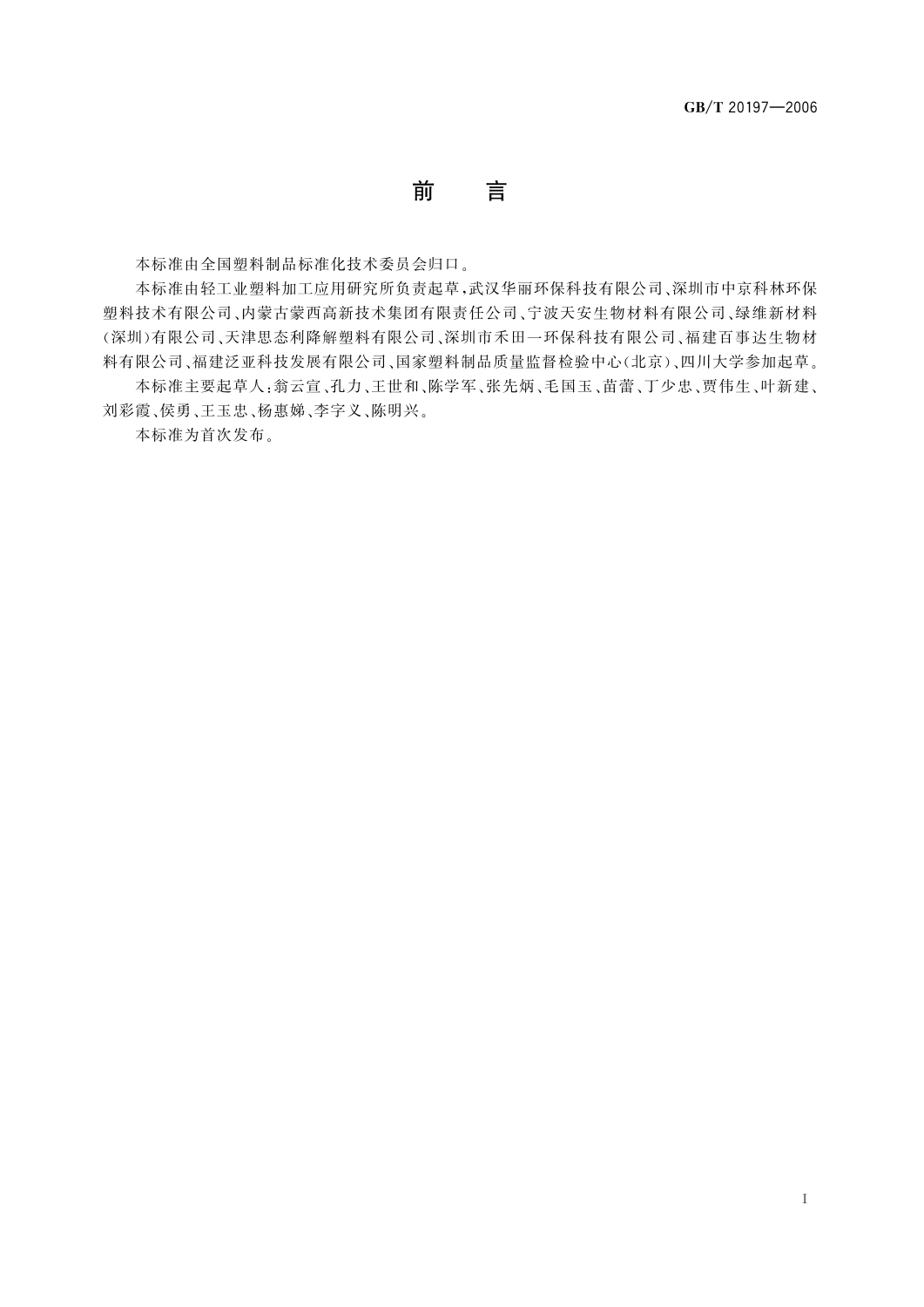# 降解塑料的定义、分类、标志和 降解性能要求

#### 1 范围

本标准规定了降解塑料的术语和定义、分类和标志、降解性能要求、试验方法。 本标准适用于以下各类降解材料:

——天然和/或合成聚合物、共聚物或它们的混合物:

一含有如增塑剂、颜料或其他化合物等添加剂的塑料材料;

—水溶性聚合物:

——各类降解塑料材料加工而成的制品。

#### 2 规范性引用文件

下列文件中的条款通过本标准的引用而成为本标准的条款。凡是注日期的引用文件,其随后所有 的修改单(不包括勘误的内容)或修订版均不适用于本标准,然而,鼓励根据本标准达成协议的各方研究 是否可使用这些文件的最新版本。凡是不注日期的引用文件,其最新版本适用于本标准。

GB/T 1040 塑料拉伸性能试验方法

GB/T 1844.2 塑料及树脂缩写代号 第二部分:填充及增强材料(GB/T 1844.2-1995,neq ISO  $1043 - 2.1987$ 

GB/T 1844.3 塑料及树脂缩写代号 第三部分:增塑剂(GB/T 1844.3-1995,neq ISO 1043-3: 1987)

GB/T 7141 塑料热空气暴露试验方法

GB/T 13022 塑料 薄膜拉伸性能试验方法(GB/T 13022-1991, neq ISO 1184:1983)

GB/T 15596 塑料暴露于玻璃下日光或自然气候或人工光后颜色和性能变化的测定 (GB/T 15596-1995, eqv ISO 4582:1980)

GB/T 16422.2 塑料实验室光源暴露试验方法 第 2 部分: 氙弧灯(GB/T 16422. 2-1999, idt  $ISO$  4892-2:1994)

GB/T 17603 光解性塑料户外暴露试验方法

GB/T 19276.1 水性培养液中材料最终需氧生物分解能力的测定 采用测定密闭呼吸计中需氧 量的方法(GB/T 19276, 1-2003, ISO 14851, 1999, IDT)

GB/T 19276.2 水性培养液中材料最终需氧生物分解能力的测定 采用测定释放的二氧化碳的 方法(GB/T 19276.2-2003, ISO 14852:1999, IDT)

GB/T 19277 受控堆肥条件下材料最终需氧生物分解和崩解能力的测定 采用测定释放的二氧 化碳的方法(GB/T 19277-2003, ISO 14855:1999, IDT)

GB/T 19811 在定义堆肥化中试条件下塑料材料崩解程度的测定(GB/T 19811-2005, ISO 16929:2002, IDT)

CJ/T 96 城市生活垃圾 有机质的测定 灼烧法

- CJ/T 97 城市生活垃圾 总铬的测定 二苯碳酰二阱比色法
- CJ/T 98 城市生活垃圾 汞的测定 冷原子吸收分光光度法
- CJ/T 99 城市生活垃圾 pH 的测定 玻璃电极法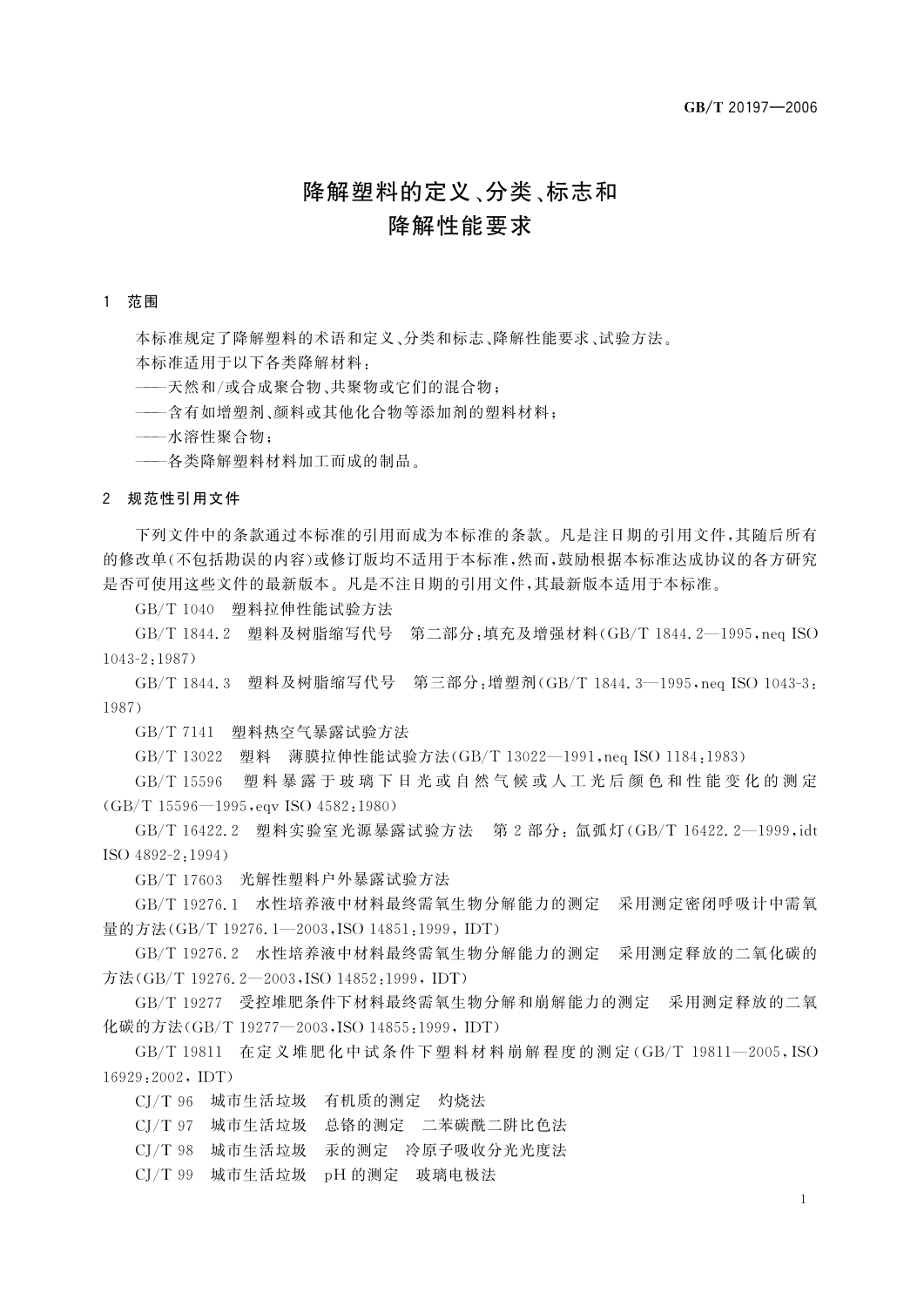CJ/T 100 城市生活垃圾 镉的测定 原子吸收分光光度法

CI/T 101 城市生活垃圾 铅的测定 原子吸收分光光度法

CI/T 102 城市生活垃圾 砷的测定 二乙基二硫代氨基甲酸银分光光度法

CJ/T 103 城市生活垃圾 全氮的测定 半微量开氏法

CJ/T 104 城市生活垃圾 全磷的测定 偏钼酸铵分光光度法

CJ/T 105 城市生活垃圾 全钾的测定 火焰光度法

CJ/T 3059 城市生活垃圾堆肥处理厂技术评价指标

ISO 3310-2:1999 试验筛——技术要求与试验——第2部分:金属穿孔板试验筛

ISO 11465:1993 土壤质量——土壤生物的干物质和水含量的测定——重量法

ISO 14853:2005 水性培养液下塑料最终厌氧生物分解能力的测定——通过测量生物气体产物的 办法

ISO 15985:2004 高固态厌氧消化条件下塑料最终厌氧生物分解和崩解能力的测定——通过测量 生物气体产物的办法

ISO 17556:2003 土壤中最终需氧生物分解能力的测定——采用测定释放的二氧化碳或测定密闭 呼吸计中需氧量的方法

ASTM D 5510:1994(2001) 氧化降解塑料热老化的标准操作

#### 3 术语和定义

下列术语和定义适用于本标准。

#### $3.1$

#### 降解 degradation

受环境条件的影响,经过一定时间和包含一个或更多步骤,结构发生显著变化、性能丧失(如:完整 性、相对分子质量、结构或力学强度)的过程。

参见:劣化(3.6)。

#### $3.2$

#### 生物分解 biodegradation

由生物活动引起的降解,尤其是酶的作用引起材料化学结构的显著变化。由于材料被微生物或某 些生物作为营养源而逐步消解,导致质量损失、性能如物理性能下降等,并最终导致材料被分解成成分 较简单的化合物或单质,如二氧化碳(CO2)或/和甲烷(CH4)、水(H2O)及其所含元素的矿化无机盐以 及新的生物质。

 $3.3$ 

### 最终需氧生物分解 ultimate aerobic biodegradation

在有氧条件下,材料最终被微生物分解为二氧化碳(CO2)、水(H2O)及其所含元素的矿化无机盐和 新的生物质。

 $3.4$ 

#### 最终厌氧生物分解 ultimate anaerobic biodegradation

在缺氧条件下,材料最终被微生物分解为二氧化碳(CO2)、甲烷(CH4)、水(H2O)及其所含元素的 矿化无机盐和新的生物质。

 $3.5$ 

生物处理能力 biological treatability

可生物处理能力 biological treatability

材料需氧条件下堆肥或厌氧条件下生物消化的潜力。

 $\overline{2}$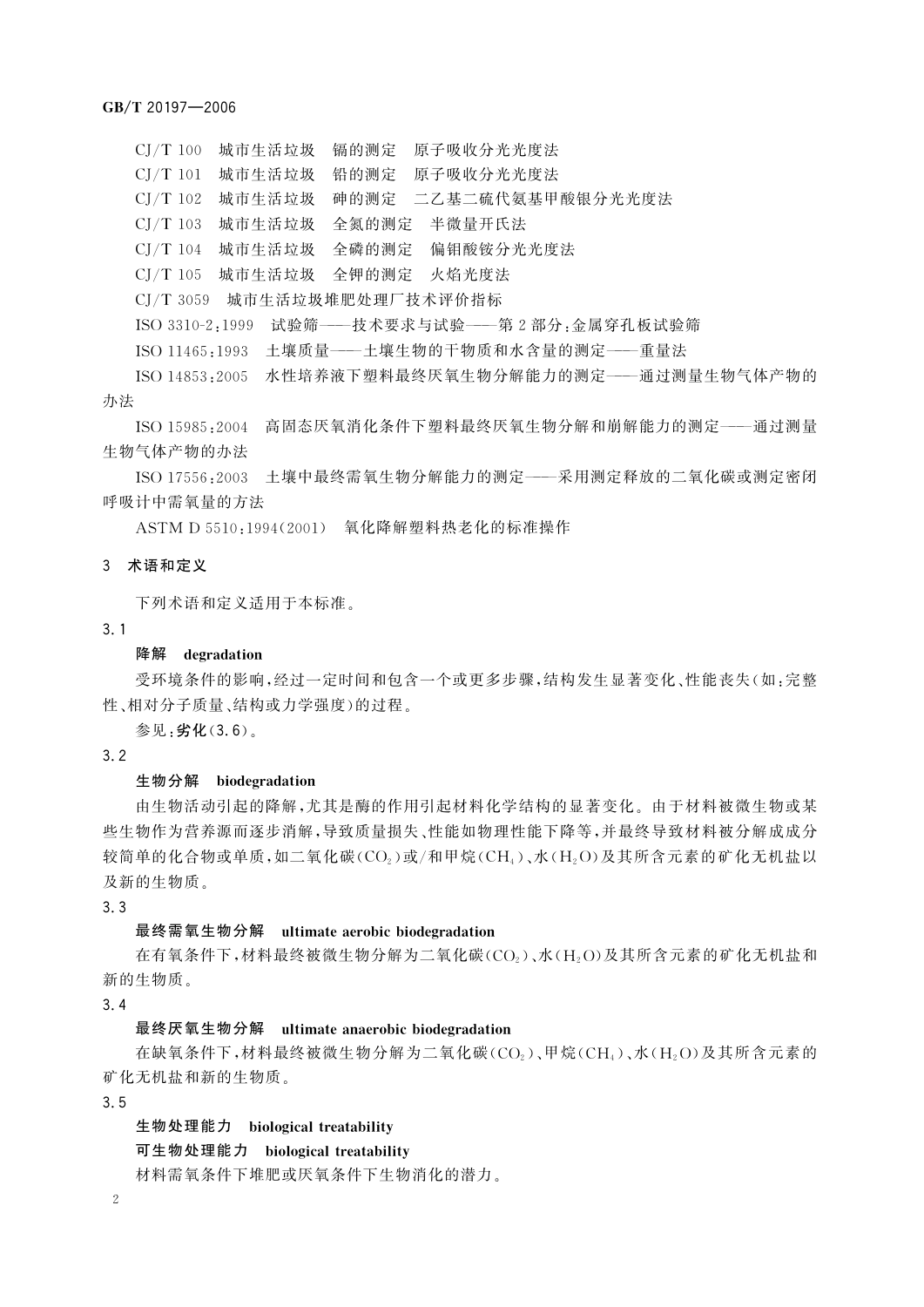#### $3.6$

#### 劣化 deterioration

## 变质 deterioration

塑料因某些结构受损所表现出的物理性能丧失的永久变化。

#### $3.7$

#### 崩解 disintegration

材料物理断裂成为极其细小的碎片。

 $3.8$ 

#### 堆肥 compost

由混合物生物分解得到的有机土壤调节剂。该混合物主要由植物残余组成,有时也含有一些有机 材料和一定的无机物。

 $3.9$ 

#### 堆肥化 composting

产生堆肥的一种需氧处理方法。

 $3.10$ 

## 堆肥能力 compostability

#### 可堆肥能力 compostability

在堆肥过程中材料被生物分解的能力。

如宣称有堆肥能力,应说明材料在堆肥化体系中(如标准试验方法所示)可生物分解和崩解,并且在 堆肥最终使用中是完全可生物分解的。堆肥应符合相关的质量标准,如低重金属含量、无生物毒性、无 明显可区分的残留物。

#### $3.11$

#### 降解塑料 degradable plastic

在规定环境条件下,经过一段时间和包含一个或更多步骤,导致材料化学结构的显著变化而损失某 些性能(如完整性、分子质量、结构或机械强度)和/或发生破碎的塑料。应使用能反映性能变化的标准 试验方法进行测试,并按降解方式和使用周期确定其类别。

参见:生物分解塑料(3.12),热氧降解塑料(3.13),光降解塑料(3.14),可堆肥塑料(3.15)。  $3.12$ 

#### 生物分解塑料 biodegradable plastic

在自然界如土壤和/或沙土等条件下,和/或特定条件如堆肥化条件下或厌氧消化条件下或水性培 养液中,由自然界存在的微生物作用引起降解,并最终完全降解变成二氧化碳(CO。)或/和甲烷(CH4)、 水(H2O)及其所含元素的矿化无机盐以及新的生物质的塑料。

参见:降解塑料(3.11)。

 $3.13$ 

#### 热氧降解塑料 heat- and/or oxide- degradable plastic

由热和/或氧化引起降解的塑料。

参见:降解塑料(3.11)。

 $3 \; 14$ 

#### 光降解塑料 photo-degradable plastic sheet

由自然日光作用引起降解的塑料。

参见:降解塑料(3.11)。

#### $3.15$

#### 可堆肥塑料 compostable plastic

一种塑料,可在堆肥化条件下,由于生物反应过程,可被降解和崩解,并最终完全分解成二氧化碳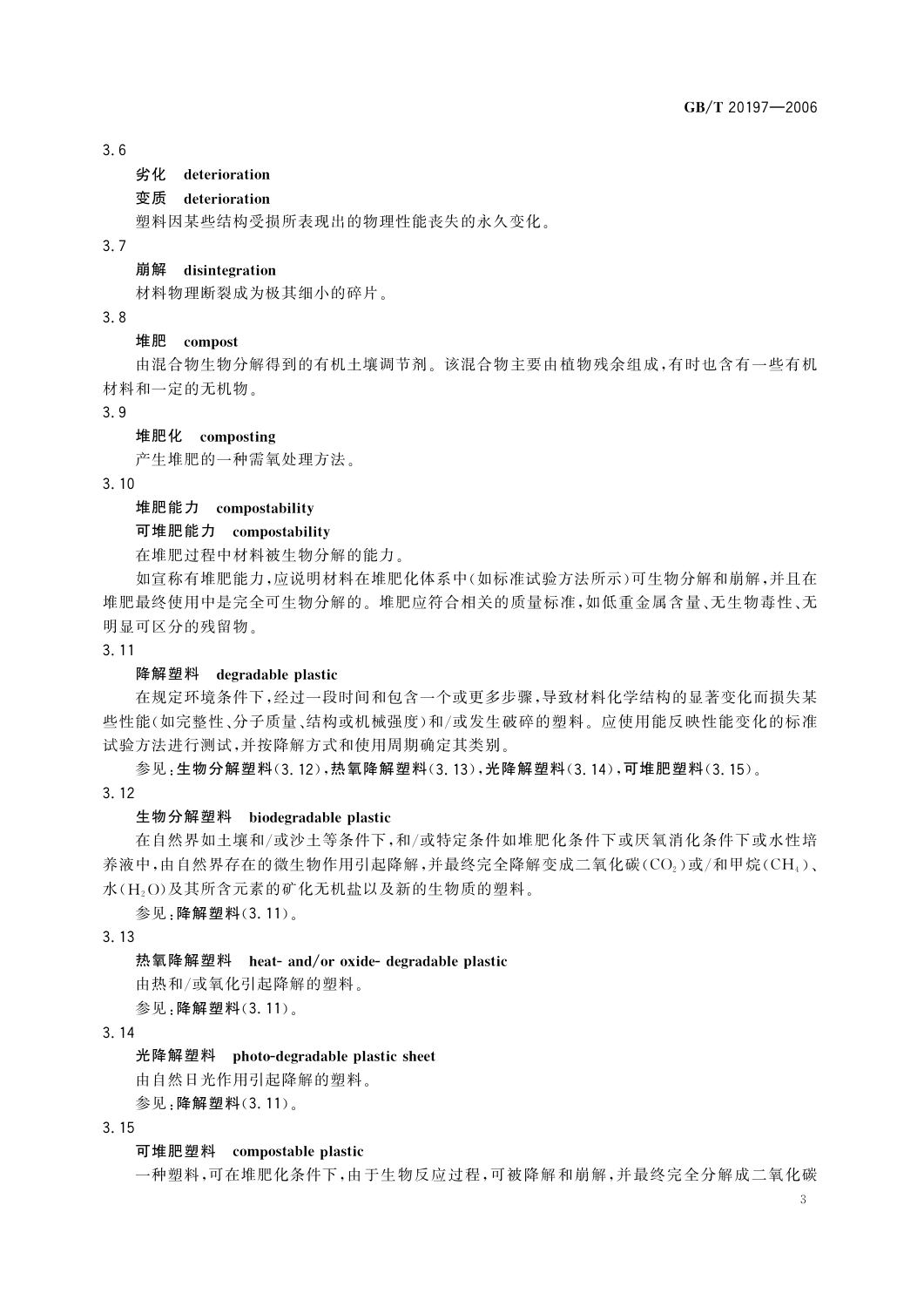(CO<sub>2</sub>)、水(H<sub>2</sub>O)及其所含元素的矿化无机盐以及新的生物质,并且最后形成的堆肥的重金属含量、毒 性试验、残留碎片等应符合相关标准的规定。

参见:降解塑料(3.11)。

4 标志

4.1 分类

降解塑料按照其设计的最终降解途径包括生物分解塑料、可堆肥塑料、光降解塑料、热氧降解塑料。 4.2 标示

降解塑料的标志方法如下:



示例,按照本标准生产的光降解聚丙烯塑料片材,其中含15%质量百分比矿物粉和25%质量百分比玻璃纤维,另 外添加 5%光敏剂,长、宽、厚分别为 5 000 mm、1 000 mm、2 mm,表示为 GB/T 20197/光降解塑料 PP-(GF25+MD15)DPA5

#### 4.3 产品材质标志方法

降解塑料产品使用标志时,应按 4.2 规定,标记在产品或外包装上。

#### 4.3.1 单一组分产品

产品由单一聚合物制得,按4.2规定进行标记。部分聚合物的标志示例见表1。

表 1 部分聚合物的标志示例

| 聚合物名称             | 标<br>志      |
|-------------------|-------------|
| 聚乳酸               | <b>PLA</b>  |
| 聚己内酯              | PCL         |
| (丁二酸/己二酸/丁二醇酯)共聚物 | <b>PBSA</b> |
| 聚羟基丁酸/戊酸酯         | PHBV        |
| 聚对二氧环己酮           | <b>PPDO</b> |
| 聚丁二酸丁二醇酯          | <b>PBS</b>  |
| 聚乙交酯              | PGA         |
| 二氧化碳/环氧丙烷共聚物      | <b>PPC</b>  |
| 二氧化碳/环氧乙烷共聚物      | <b>PEC</b>  |
| 聚乙烯醇              | <b>PVA</b>  |
| 聚-3-羟基丁酸酯         | PHB         |
| 醋酸纤维素             | CA          |
| 淀粉                | St          |

#### 4.3.2 多组分的产品

聚合物混合物或合金的多组分产品,应按照各种主要组成的质量百分比例大小,从大到小依次排 列,用名称缩写来表示聚合物的成分,缩写之间用加号"+"隔开,并按 4.2 的规定来标记。

 $\overline{4}$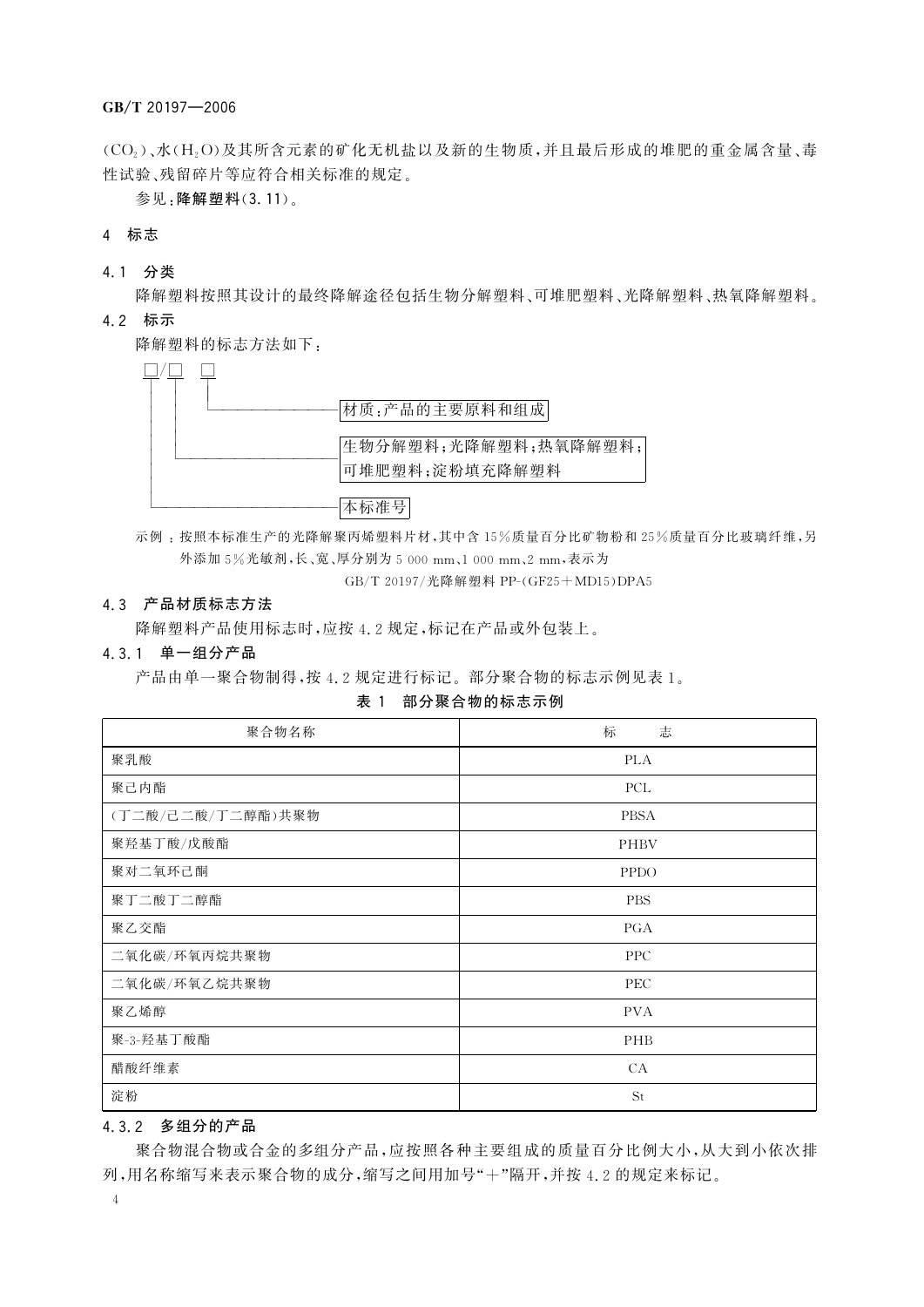示例: 聚己内酯和淀粉合金,聚己内酯为主要聚合物,淀粉分散在其中,表示为

 $PCL + St$ 

### 4.3.3 含添加剂的产品(可选项)

#### 4.3.3.1 含填料或增强剂的产品

含单一填料或增强剂的产品,填料或增强剂应与聚合物一起标志,聚合物缩写后加连字符,然后按 GB/T 1844 2 规定的缩写符号描述添加剂,并按示例和 4 2 的规定来标记。

示例 1: 添加 30%质量分数矿物粉末的聚己内酯,表示为

 $PCI - MD30$ 

含多种填料或多种增强剂或两者均含有的产品,应按示例2和示例3规定,描述填料或增强剂的百 分含量,并用圆括弧加以括弧。

示例 2: 含 15%质量分数矿物粉和 25%质量分数玻璃纤维的聚乳酸,表示为

PLA-(GF25+MD15) 或 PLA-(GF+MD)40

示例 3: 由含 20%质量分数矿物粉(MD)和 15%质量分数玻璃纤维(GF)的聚乳酸,表示为 PLA-(MD20+GF15) 或 PLA-(MD+GF)35

#### 4.3.3.2 含增塑剂的产品

含增塑剂的产品,聚合物缩写后加连字符,然后标上符号"P",后面再标上用圆括弧括起来的按 GB/T 1844.3 规定的增塑剂缩写。

示例: 含增塑剂邻苯二甲酸二丁酯的 PCL,表示为

PCL-P(DBP)

#### 4.3.3.3 含降解剂的产品

含降解剂的产品,聚合物缩写后加连字符,然后标上符号"DPA"。

示例: 含15%质量分数矿物粉和 25%质量分数玻璃纤维,另外添加 5%质量分数光敏剂的 PLA,表示为  $PLA-(GF25+MD15)DPA5$   $\vec{\mathbf{w}}$   $PLA-(GF+MD)40DPA5$ 

#### 4.4 标志的制作

标志的制作可采用模塑、印刷、压花、烙印或其他清晰且无法拭除的标记方法。

#### 5 降解性能技术要求

#### 5.1 生物分解塑料

#### 5.1.1 单一聚合物

如果材料是由单一聚合物加工而成,生物分解率应≥60%,试验方法见 6.1。

5.1.2 混合物

如果材料是混合物,有机成分应≥51%,生物分解率应≥60%,且材料中组分≥1%的有机成分的生 物分解率应≥60%,试验方法见 6.1。

#### 5.2 可堆肥塑料

5.2.1 单一聚合物

如果材料是由单一聚合物加工而成,堆肥化生物分解率应≥60%,崩解程度应≥90%,试验方法见  $6, 2, 1$ .

5.2.2 混合物

如果材料是混合物,有机成分应≥51%,堆肥化生物分解率应≥60%,崩解程度应≥90%,且材料中 组分》1%的有机成分的生物分解率应》60%,试验方法见 6.2.1。

5.2.3 堆肥质量

堆肥质量应符合 CI/T 3059 中堆肥产品的质量标准(见表 2),试验方法见 6.2.2。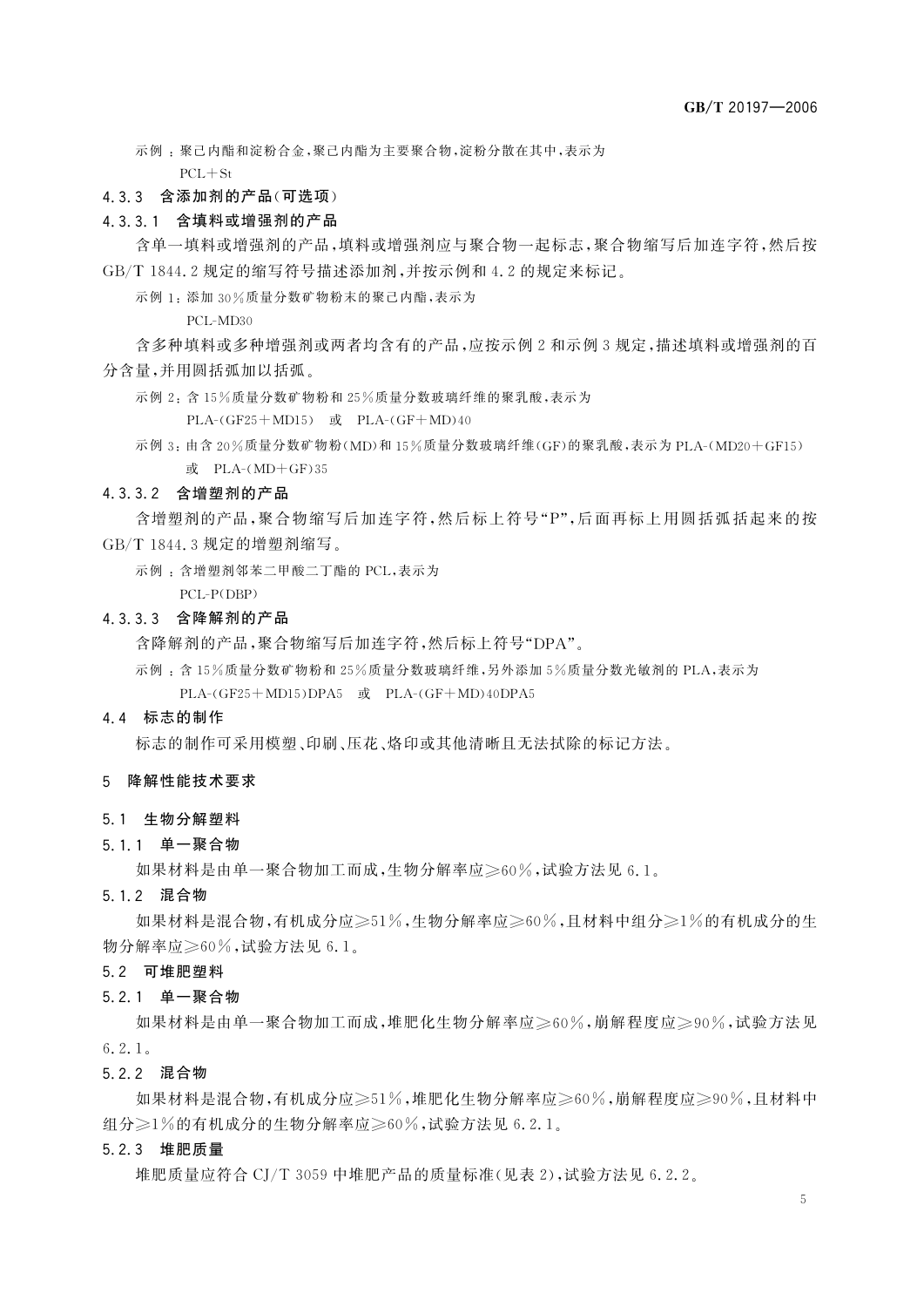| 称<br>名           | 技术指标                  |
|------------------|-----------------------|
| 有机质(以 C 计)       | $\geqslant$ 10 $\%$   |
| pH 值             | 6.5 $\sim$ 8.5        |
| 总汞(以 Hg 计)       | $\leqslant$ 5 mg/kg   |
| 总镉(以 Cd 计)       | $\leq 3$ mg/kg        |
| 总铅(以 Pb 计)       | $\leqslant$ 100 mg/kg |
| 总砷(以 As 计)       | $\leqslant$ 30 mg/kg  |
| 总铬(以 Cr 计)       | $\leqslant$ 300 mg/kg |
| 全氮(以 N 计)        | $\geqslant 0.5 \%$    |
| 全磷(以 $P_2O_5$ 计) | $\geqslant$ 0.3 $\%$  |
| 全钾(以 K2O计)       | $\geqslant$ 1.0 %     |

表 2 堆肥质量要求

#### 5.3 光降解塑料

光降解塑料的光降解暴露方式采用自然曝晒或氙灯人工加速老化箱内曝晒。光降解性能应符合表 3的规定,试验方法见 6.3。

表 3 光降解塑料的光降解性能技术要求

|                   | 光降解塑料性能变化的评价            |                       |                                           |       |
|-------------------|-------------------------|-----------------------|-------------------------------------------|-------|
| 暴露方式              | 拉伸断裂伸长率保留<br>率(纵/横)/(%) | 且重均相对分子质量 <br>下降率/(%) | 且光降解后重均相对<br>分子质量<10 000的<br>分子百分含量 / (%) | 试验方法  |
| 自然曝晒              | $\leq 5$                | $\geq 80$             | $\geqslant$ 20                            | 见 6.3 |
| 或氙灯人工加速老化<br>箱内曝晒 | $\leqslant$ 5           | $\geqslant$ 70        | $\geqslant$ 10                            | 见 6.3 |

注: 在评价光降解塑料性能变化时,可在有关各方同意后,使用试样其他性能变化以及性能保持率或性能变化率, 如颜色、外观、雾度、粉化、脆化、撕裂强度、表面电阻率、体积电阻率、击穿电压、介质损耗角正切、尺寸变化、质 量变化、密度、维卡软化温度、熔体流动速率、化学结构变化等,但应在试验报告中注明。性能保持率或性能变 化率由感兴趣的各方参照表 1 协商而定,试验方法见 GB/T 15596。

#### 5.4 热氧降解塑料

热氧降解塑料的降解性能应符合表 4 的规定,试验方法见 6.4。

表 4 热氧降解塑料的热氧降解性能技术要求

| 热氧降解塑料性能变化的评价           |                      |                                         |       |
|-------------------------|----------------------|-----------------------------------------|-------|
| 拉伸断裂伸长率保留率(纵/<br>横)/(%) | 且重均相对分子质量下降<br>率/(%) | 且光降解后重均相对分子<br>质量<10 000的分子百分含<br>量/(%) | 试验方法  |
| $\leqslant$ 5           | $\geqslant$ 80       | $\geqslant$ 20                          | 见 6.4 |

#### 6 降解性能试验方法

#### 6.1 生物分解性能

生物分解试验按 GB/T 19277 和/或按 GB/T 19276.1 和/或按 GB/T 19276.2 和/或按ISO 17556: 2003 或按 ISO 14853:2005 或 ISO 15985:2004, 试验结果以最大生物分解百分率表示。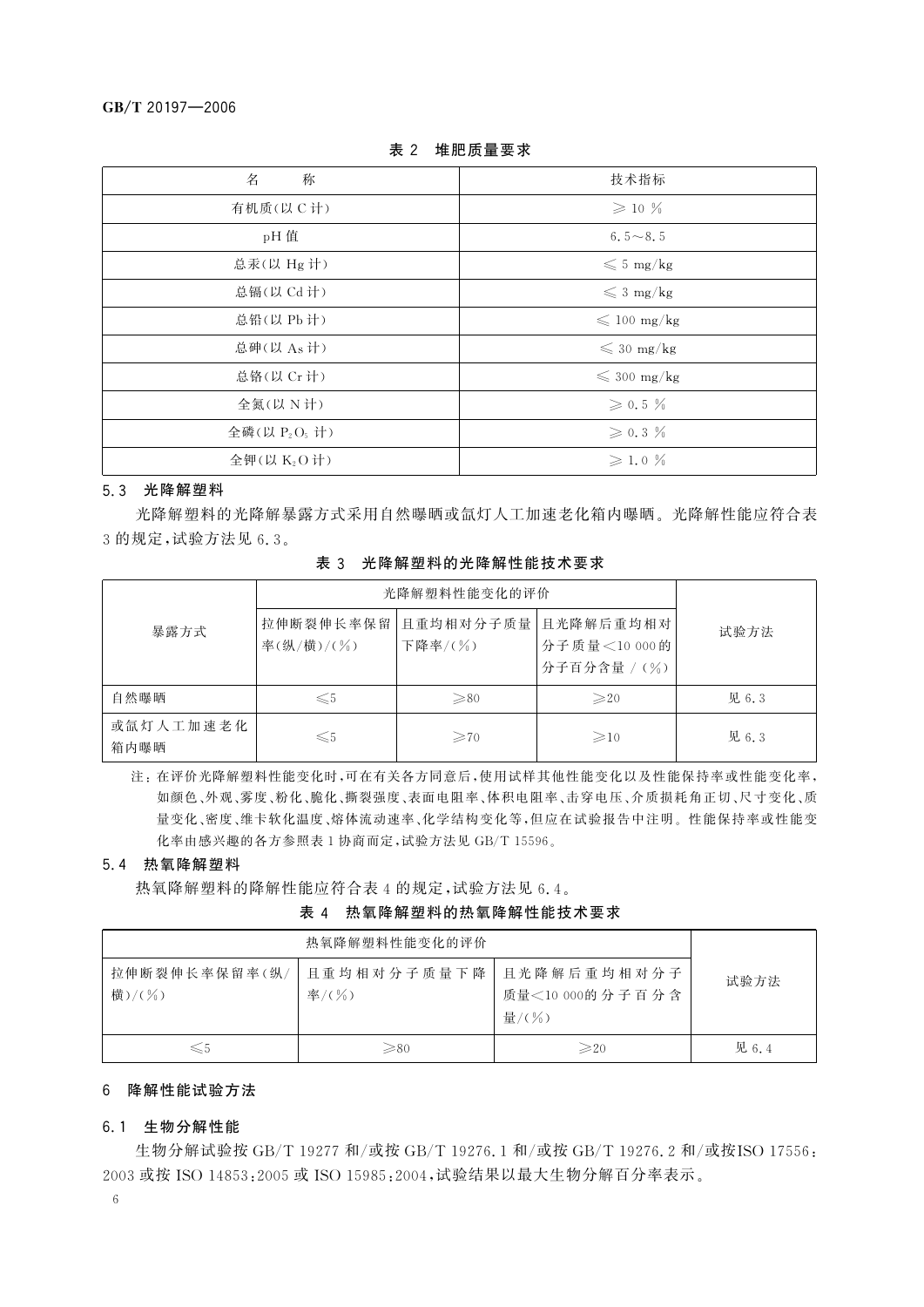#### 6.2 可堆肥性能

#### 6.2.1 堆肥化能力

可堆肥试验分别按 GB/T 19277 和按 GB/T 19811 进行, 试验结果分别以最大生物分解率和崩解 程度表示。

#### 6.2.2 堆肥质量

堆肥有机质、pH、总铬、汞、镉、铅、砷、全氮、全磷、全钾的测定分别按 CJ/T 96、CJ/T 99、CJ/T 97、 CJ/T 98、CJ/T 100、CJ/T 101、CJ/T 102、CJ/T 103、CJ/T 104、CJ/T 105 进行。堆肥水分的测定按 ISO 11465:1993 进行。堆肥粒度测定按 ISO 3310-2:1999 进行。

#### 6.3 光降解试验

#### 6.3.1 暴露条件

光降解试验的暴露方式可采用自然曝晒或采用氚灯人工加速老化箱内曝晒。具体的曝晒方式和条 件应符合表 5 的规定。

| 暴露方式             | 累计辐射能量/ $(MJ/m^2)$ | 依据标准         | 注<br>备                                                                 |
|------------------|--------------------|--------------|------------------------------------------------------------------------|
| 自然曝晒             | $510 \pm 10$       | GB/T 17603   | 采用B暴露架                                                                 |
| 氙灯人工加速老化箱内<br>曝晒 | 26                 | GB/T 16422.2 | 黑标温度:65℃±5℃<br>相对湿度:65%±5%<br>喷水周期:每次喷水时间 18 min<br>±0.5 min;两次喷水之间的时间 |
|                  |                    |              | $102 \text{ min} \pm 0.5 \text{ min}$                                  |

表 5 光降解的曝晒方式和条件

#### 6.3.2 拉伸断裂伸长保留率

#### 6.3.2.1 拉伸断裂伸长率

试样厚度小于 1 mm 时,按 GB/T 13022 规定进行。采用 I 型试样,取 5 个试样,试验结果分别以 测试结果的算术平均值表示:对有纵横向的降解塑料,试样按纵、横方向各取5个试样,试验结果分别以 纵横方向测试结果的算术平均值表示。拉伸速度(50±5)mm/min。

试样厚度大于等于 1 mm 时, 按 GB/T 1040 规定进行。采用 II 型试样, 取 5 个试样, 试验结果分别 以测试结果的算术平均值表示;对有纵横向的降解塑料,试样按纵、横方向各取5个试样,试验结果分别 以纵横方向测试结果的算术平均值表示。拉伸速度(50±5)mm/min。

试样是成型的制品时,从制品上取样;样品是未成型的原料如树脂、母料或专用料时,用塑料成型加 工方法制得制品或试验样条:如制品的尺寸不能满足直接取样的要求时,可用原料成型加工成标准中规 定试样,或试样尺寸由感兴趣的各方协商而定。

#### 6.3.2.2 拉伸断裂伸长率保留率

断裂伸长率保留率按式(1)计算:

式中:

L .-- 降解后拉伸断裂伸长率保留率,%;

— 降解前断裂伸长率,%;  $L_0$  —

 $L'$  —— 降解后断裂伸长率,%。

#### 6.3.3 重均相对分子质量下降率

用高温凝胶色谱仪测试试样光降解前后的重均相对分子质量,相对分子质量测试所用凝胶柱料的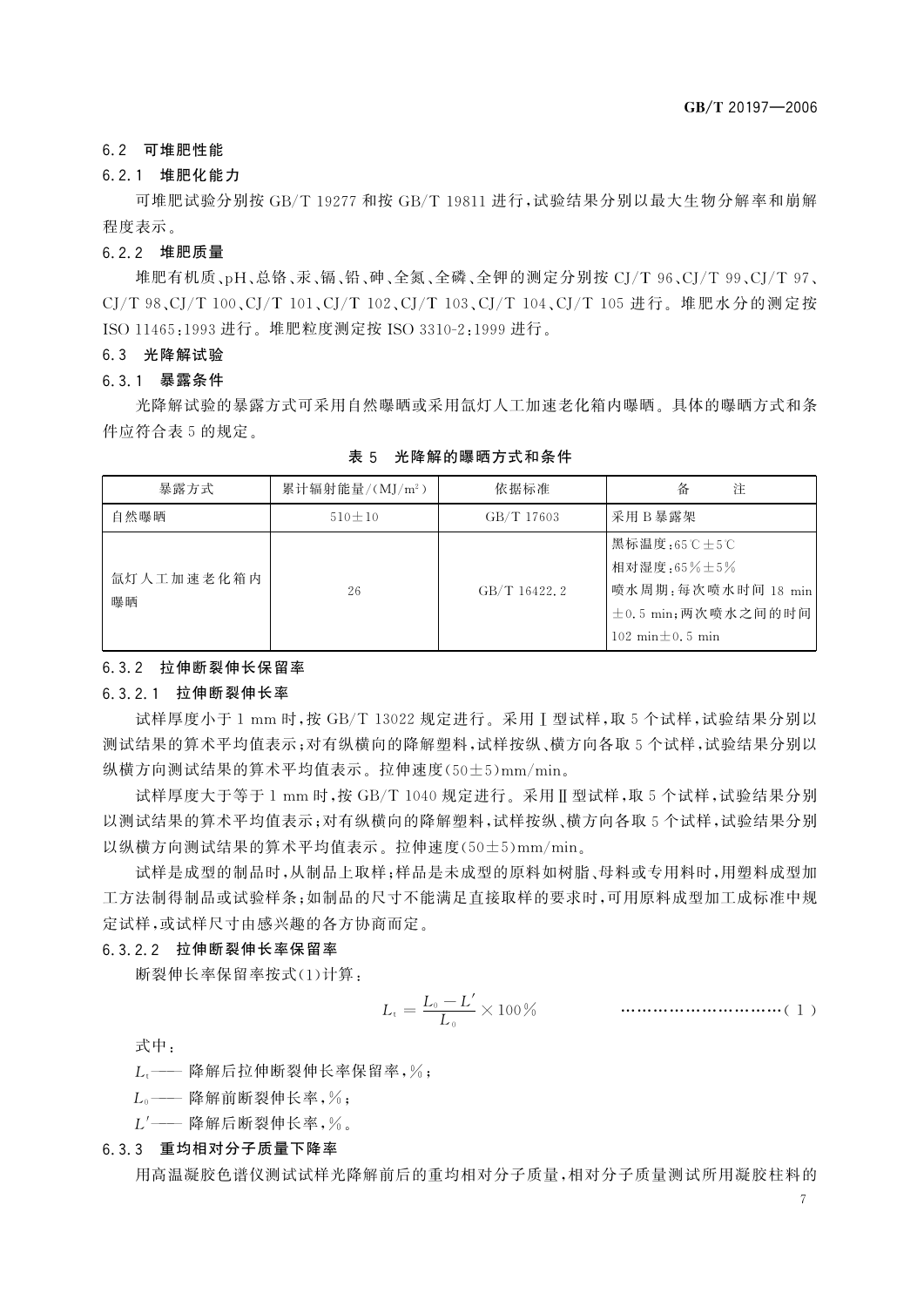相对分子质量下限分离范围应包括 5 000 以下相对分子质量。

重均相对分子质量下降率按式(2)计算:

式中:

 $\overline{M}_{w.x}$  --- 光降解后重均相对分子质量下降率,%;

 $\overline{M}_{\cdot\cdot}$ '---光降解后重均相对分子质量。

#### 6.3.4 相对分子质量小于 10 000 的分子的百分数

用高温凝胶色谱仪测试试样光降解后试样的相对分子质量,计算相对分子质量小于10,000 的分子 的百分数。

#### 6.4 热氧降解性能

热氧降解试验按 ASTM D 5510,1994(2001) 进行, 强制通风条件时试验方法按 GB/T 7141 进行, 试验结果以拉伸断裂伸长率保留率来表示。对有纵横向的试样,试验结果分别以纵横方向测试结果 表示。

#### 6.4.1 暴露条件

根据试样厚度选择热氧降解试验的暴露方式,试样厚度小于等于 0.25 mm 时,暴露方式采用方法 A(重力对流恒温箱),按 ASTM D 5510;试样厚度大于 0.25 mm 时,暴露方式采用方法 B (强制通风恒 温箱),按 GB/T 7141。试验温度 60℃,暴置时间 90 d。

#### 6.4.2 拉伸断裂伸长率保留率

试样厚度小于 1 mm 时,按 GB/T 13022 规定进行。采用 T 型试样,取 5 个试样,试验结果分别以 测试结果的算术平均值表示;对有纵横向的试样,试样按纵、横方向各取5个试样,试验结果分别以纵横 方向测试结果的算术平均值表示。拉伸速度(50±5) mm/min。

试样厚度大于等于 1 mm 时,按 GB/T 1040 规定进行。采用Ⅱ型试样,取 5 个试样,试验结果分别 以测试结果的算术平均值表示:对有纵横向的试样,试样按纵、横方向各取5个试样,试验结果分别以纵 横方向测试结果的算术平均值表示。拉伸速度(50+5) mm/min。

试样是成型的制品时,从制品上取样;样品是未成型的原料如树脂、母料或专用料时,用塑料成型加 工方法制得制品或试验样条:如制品的尺寸不能满足直接取样的要求时,可用原料成型加工成标准中规 定试样,或试样尺寸由感兴趣的各方协商而定。

断裂伸长率保留率按式(3)计算.

$$
L_{\rm t} = \frac{L_{\rm 0} - L'}{L_{\rm 0}} \times 100\,\%
$$
 \n
$$
\qquad \qquad \ldots \qquad \qquad \ldots \qquad \qquad \ldots \qquad \qquad \ldots \qquad \qquad \ldots \qquad \qquad \ldots \qquad \qquad \ldots \qquad \qquad \ldots \qquad \qquad \ldots \qquad \qquad \ldots \qquad \qquad \ldots \qquad \qquad \ldots \qquad \qquad \ldots \qquad \qquad \ldots \qquad \qquad \ldots \qquad \qquad \ldots \qquad \qquad \ldots \qquad \qquad \ldots \qquad \qquad \ldots \qquad \qquad \ldots \qquad \qquad \ldots \qquad \qquad \ldots \qquad \qquad \ldots \qquad \qquad \ldots \qquad \qquad \ldots \qquad \qquad \ldots \qquad \qquad \ldots \qquad \qquad \ldots \qquad \qquad \ldots \qquad \qquad \ldots \qquad \qquad \ldots \qquad \qquad \ldots \qquad \qquad \ldots \qquad \qquad \ldots \qquad \qquad \ldots \qquad \qquad \ldots \qquad \qquad \ldots \qquad \qquad \ldots \qquad \qquad \ldots \qquad \qquad \ldots \qquad \qquad \ldots \qquad \qquad \ldots \qquad \qquad \ldots \qquad \qquad \ldots \qquad \qquad \ldots \qquad \qquad \ldots \qquad \qquad \ldots \qquad \qquad \ldots \qquad \qquad \ldots \qquad \qquad \ldots \qquad \qquad \ldots \qquad \qquad \ldots \qquad \qquad \ldots \qquad \qquad \ldots \qquad \qquad \ldots \qquad \qquad \ldots \qquad \qquad \ldots \qquad \qquad \ldots \qquad \qquad \ldots \qquad \qquad \ldots \qquad \qquad \ldots \qquad \qquad \ldots \qquad \qquad \ldots \qquad \qquad \ldots \qquad \qquad \ldots \qquad \qquad \ldots \qquad \qquad \ldots \qquad \qquad \ldots \qquad \qquad \ldots \qquad \qquad \ldots \qquad \qquad \ldots \qquad \qquad \ldots \qquad \qquad \ldots \qquad \qquad \ldots \qquad \qquad \ldots \qquad \qquad \ldots \qquad \qquad \ldots \qquad \qquad \ldots \qquad \qquad \ldots \
$$

式中:

L .-- 降解后拉伸断裂伸长率保留率,%;

L. -- 降解前断裂伸长率,%;

L' -- 降解后断裂伸长率,%。

#### 6.4.3 重均相对分子质量下降率

用高温凝胶色谱仪测试试样光降解前后的重均相对分子质量,相对分子质量测试所用凝胶柱料的 相对分子质量下限分离范围应包括 5 000 以下相对分子质量。

重均相对分子质量下降率按式(4)计算: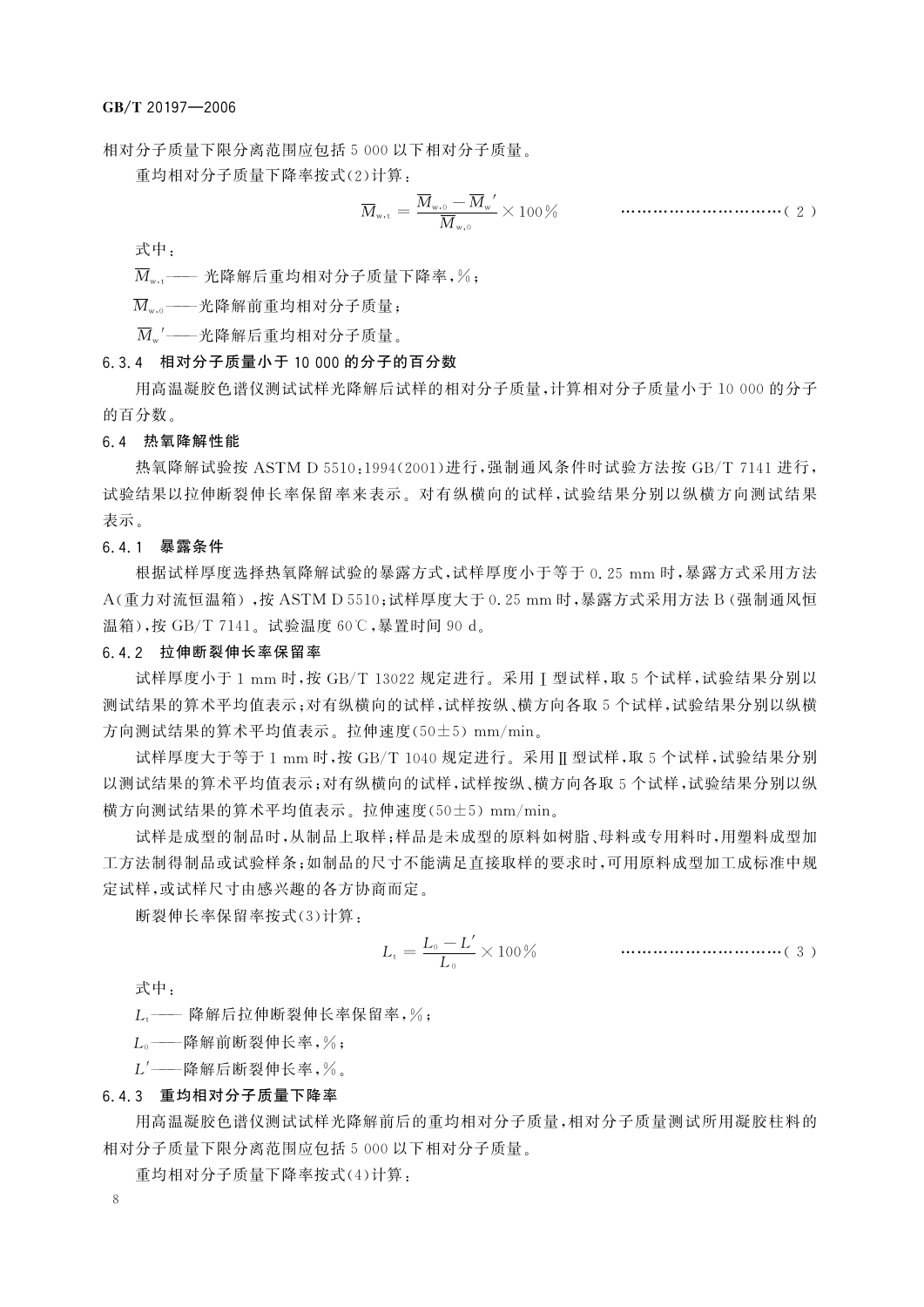GB/T 20197-2006

$$
\overline{M}_{\mathrm{w},\mathrm{t}} = \frac{\overline{M}_{\mathrm{w},\mathrm{0}} - \overline{M}_{\mathrm{w}}^{\prime}}{\overline{M}_{\mathrm{w},\mathrm{0}}} \times 100\,\%
$$
 \n
$$
\dots
$$

式中:

 $\overline{M}_{\mathrm{w},\mathrm{t}}$  —— 热氧降解后重均相对分子质量下降率,%;

 $\overline{M}_{\mathrm{w},0}$  ----热氧降解前重均相对分子质量;

 $\overline{M}_{\rm w}$ ' ——热氧降解后重均相对分子质量。